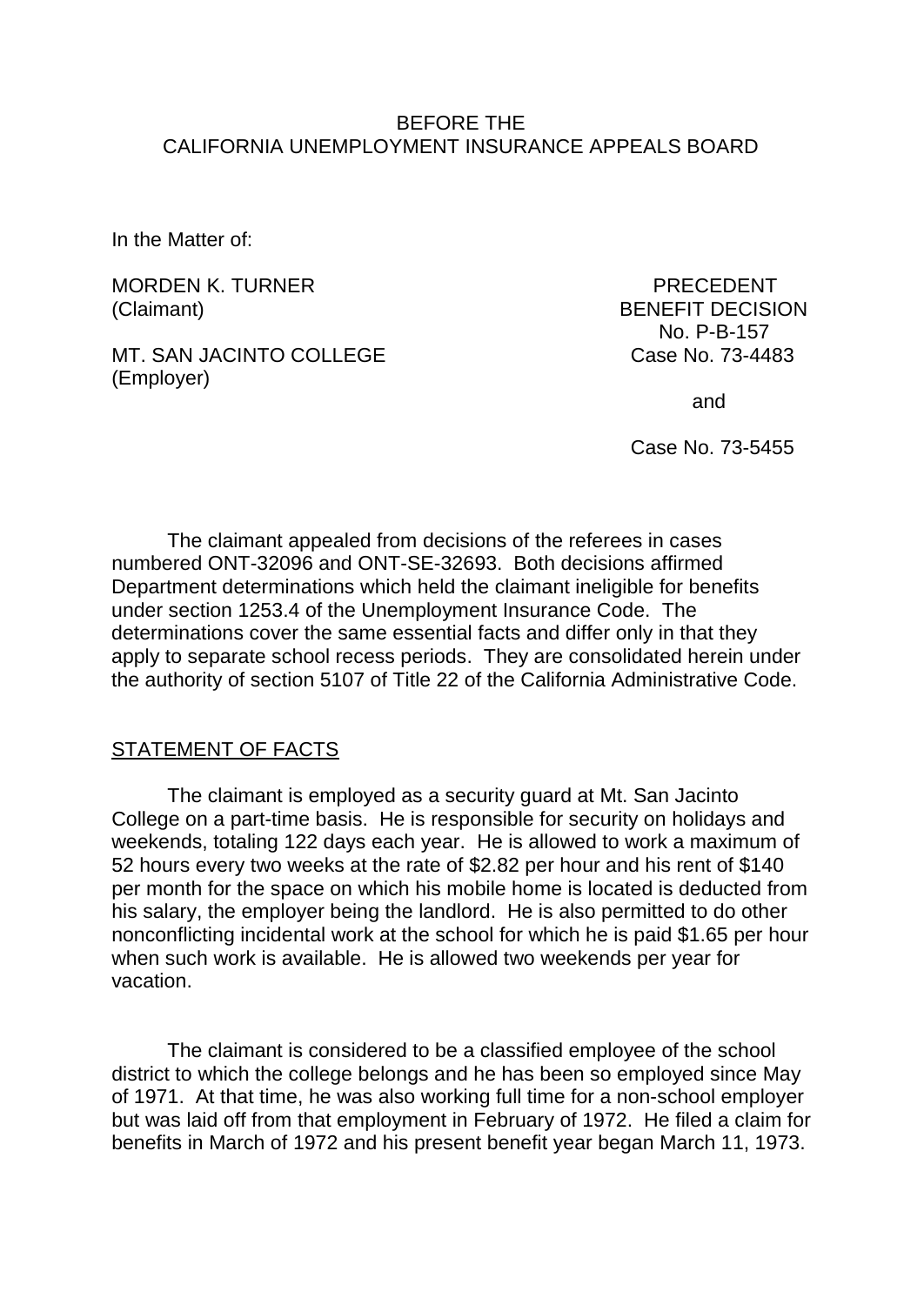He has a weekly benefit award of \$75 and has been paid partial benefits in amounts depending upon his weekly earnings.

In Case No. ONT-32096, benefits were disallowed for the week beginning April 15, 1973 because the college was having its spring school recess period. In Case No. ONT-SE-32693, benefits were disallowed for the week beginning May 27, 1973 because Memorial Day, May 28, 1973, was a school holiday.

On appeal to this board, consistent with his earlier appeals, the claimant contends that the interpretation of section 1253.4 of the code, which denied him benefits, is inconsistent with the legislative intent and that the legislation was never intended to deny benefits to part-time classified employees whose regular part-time work schedule is on weekends, holidays and recess periods. It is his further contention that it was the legislative intent to except from coverage classified employees working on a ten month rather than twelvemonth basis.

We take official notice of the present policy of the Department with respect to section 1253.4 of the code. That policy provides for administration of claims to allow otherwise eligible classified school employees benefits during recess periods in the amount of their award that is attributable to nonschool employers.

## REASONS FOR DECISION

Section 1253.4 was added to the Unemployment Insurance Code by the Statutes of 1971, Chapter 1622, and amended in 1972 by the Statutes of 1972, Chapter 36. As amended, Section 1253.4 provides as follows:

"Notwithstanding any other provision of this division, unemployment compensation benefits, extended duration benefits, and federal-state extended benefits based on service performed in a classified service position that is included in covered employment pursuant to section 605.2, shall not be payable to any individual with respect to any week if any day of the week is within any school vacation, summer or special school session, recess or holiday (hereinafter referred to as 'recess period') and he is scheduled to return to work at the end of the recess period, except that if he is not returned to work at the end of the recess period or is laid off within 30 working days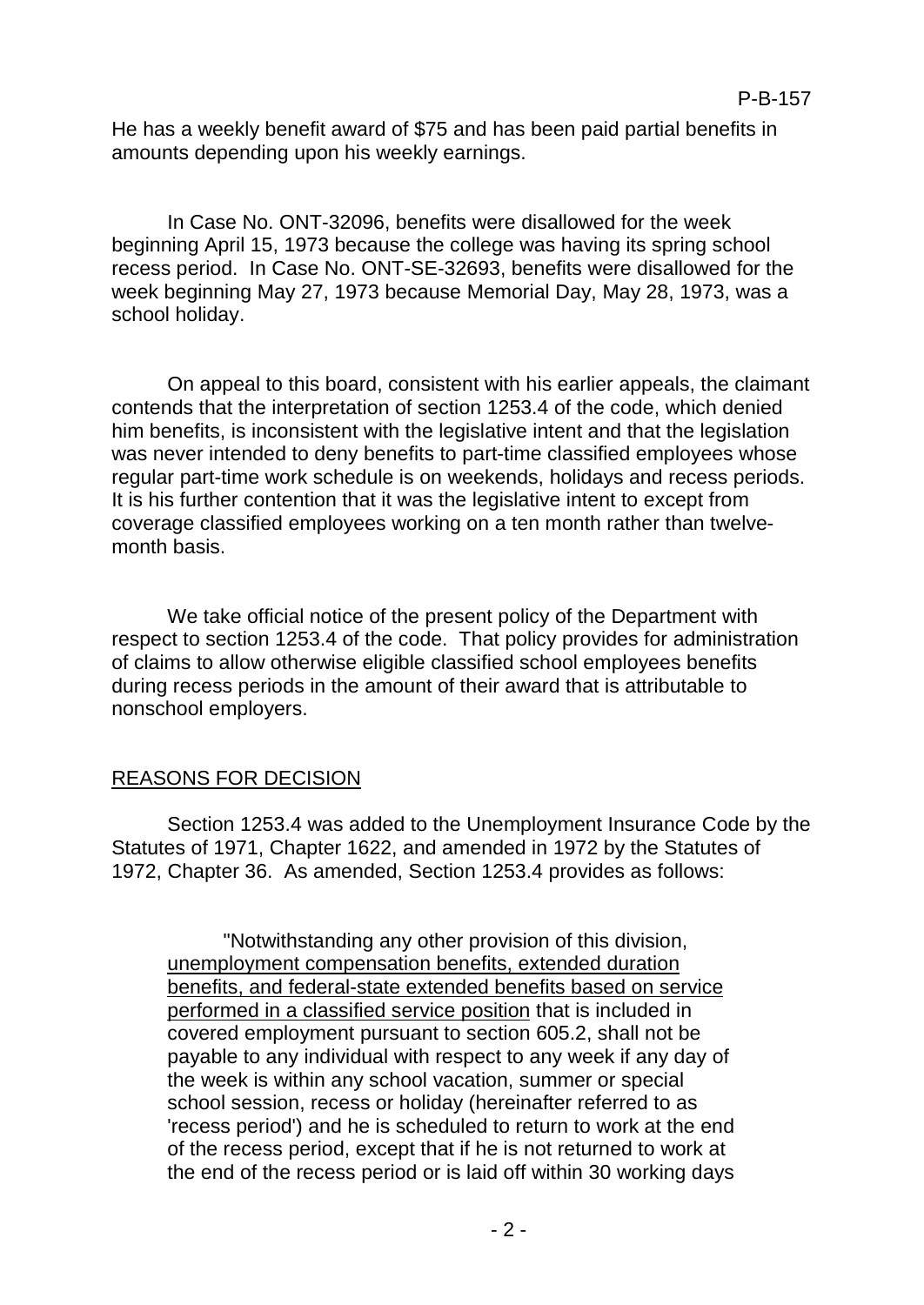thereafter, the department may reconsider any determination denying benefits and may pay benefits to him for any week in the recess period if he is otherwise eligible in all respects except for the requirement of subdivision (b) of Section 1253 that he report for each week benefits are claimed." (Emphasis added)

Section 605.2 of the Unemployment Insurance Code provides as follows:

"Except as provided in Section 13658 of the Education Code and Section 642 of this code, 'employment' for the purposes of this Part and Parts 3 (commencing with Section 3501) and 4 (commencing with Section 4001) of this division includes all services performed for an employing unit as defined by Section 135.3 of this code in a classified position as defined in Articles 1 (commencing with Section 13580) to Article 5 (commencing with Section 13701), inclusive, of Chapter 3 of Division 10 of the Education Code."

Section 135.3 of the code provides as follows

"'Employing unit' also means the governing board of any school district, any county board of education, any county superintendent of schools, or any personnel commission of a school district which has a merit system as provided in Article 5 (commencing with Section 13701) Chapter 3 of Division 10 of the Education Code, which employs one or more classified employees."

Section 13658 of the Education Code provides as follows:

"Every regularly employed classified school employee employed by any of the following: (a) governing board of a school district, (b) county board of education, (c) county superintendent of schools, or (d) personnel commission of a school district which has a merit system as provided in Article 5 (commencing with Section 13701) of Chapter 3 of Division 10 of the Education Code, shall be covered for unemployment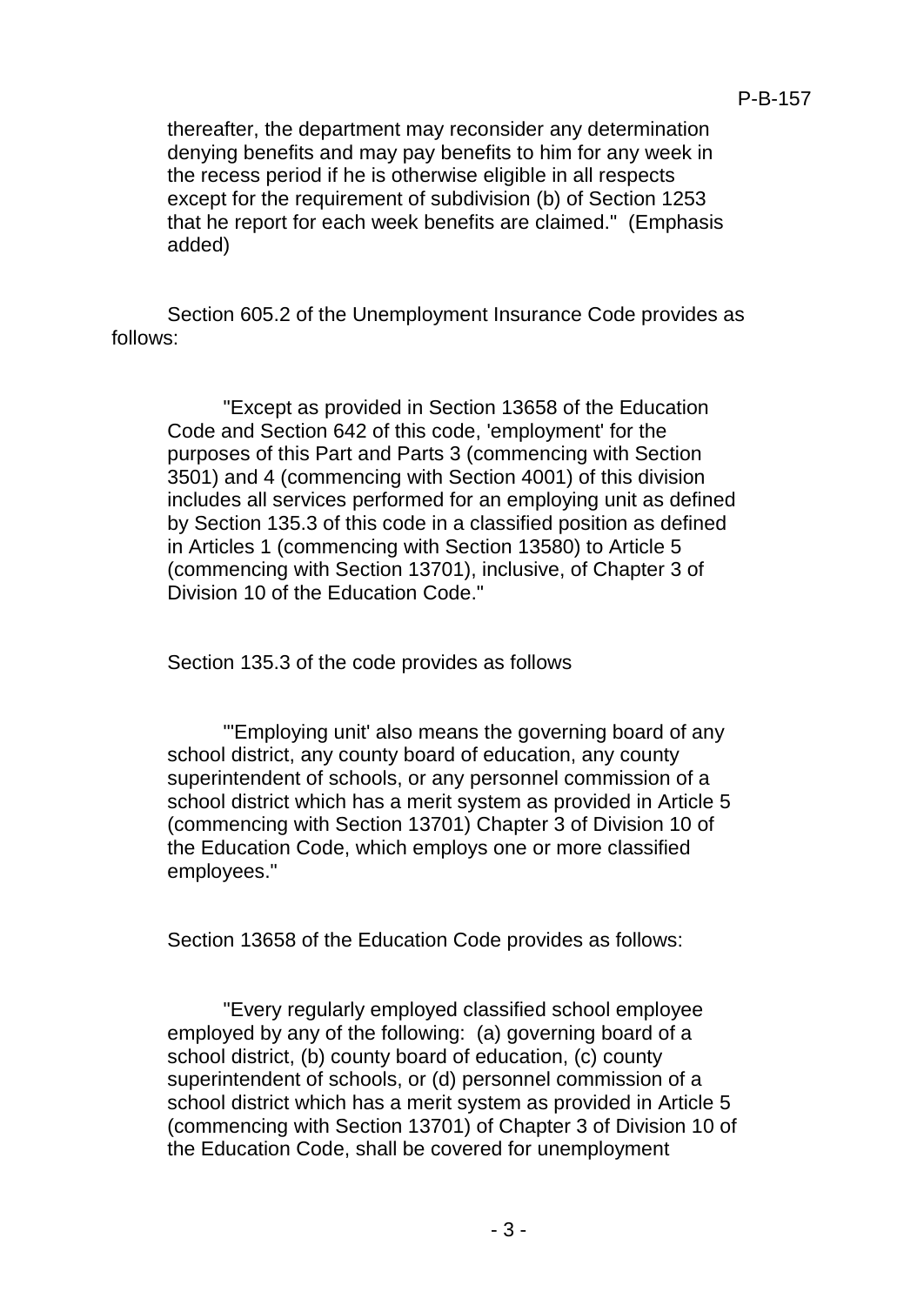insurance pursuant to Section 135.3, 605.2, and 802 of the Unemployment Insurance Code.

"As used in this section, 'regularly employed classified school employee' includes all persons employed pursuant to Sections 872, 934, 949, 13581.2, 13581.5, 13599.7, and Sections 13581.1 and 13712 and any other similar provisions heretofore or hereafter enacted. Persons serving as substitute, short-term, part-time playground, full-time day student employed part-time where enrolled, apprentice, temporary professional expert, emergency, limited term, or provisional employees or volunteers are, unless otherwise eligible, excluded from the meaning of the term.

"This section shall apply to districts that have adopted the merit system in the same manner and effect as if it were a part of Article 5 (commencing with Section 13701) of this chapter."

Claimant's status as a classified school employee is not disputed and his eligibility for benefits is not contested except for those periods of time for which benefits were denied because of school recess or holiday. Our reading of section 1253.4 convinces us that the legislature did not intend to deny all benefits to all classified employees during weeks in which occur holidays or school recesses. The extent of the limitation, we feel, is defined by that portion of section 1253.4 we have emphasized above. To wit: "based on service performed in a classified service position." It appears clear to us the legislative intent was to disallow only that portion of benefits in the claimant's award which is attributable to wages earned as a classified school employee. The Department is, in fact, administering this section presently according to this interpretation and we approve of this method.

In the instant case, the claimant has had prior wage credits with an employer other than a school and, if any portion of his present award is attributable to that employment, and, if he is otherwise eligible for the periods in question, the prorated benefits are payable to him for the weeks beginning April 15, 1973 and May 27, 1973.

With respect to claimant's contention that the legislature did not intend the exclusion in section 1253.4 to apply to twelve-month classified service employees or to employees specifically assigned to weekend, holiday and recess work, we concede the logic of his argument. However, the plain, clear language of the statute provides for no exceptions of this nature. That the legislature did provide an exception for employees not returning to work at the